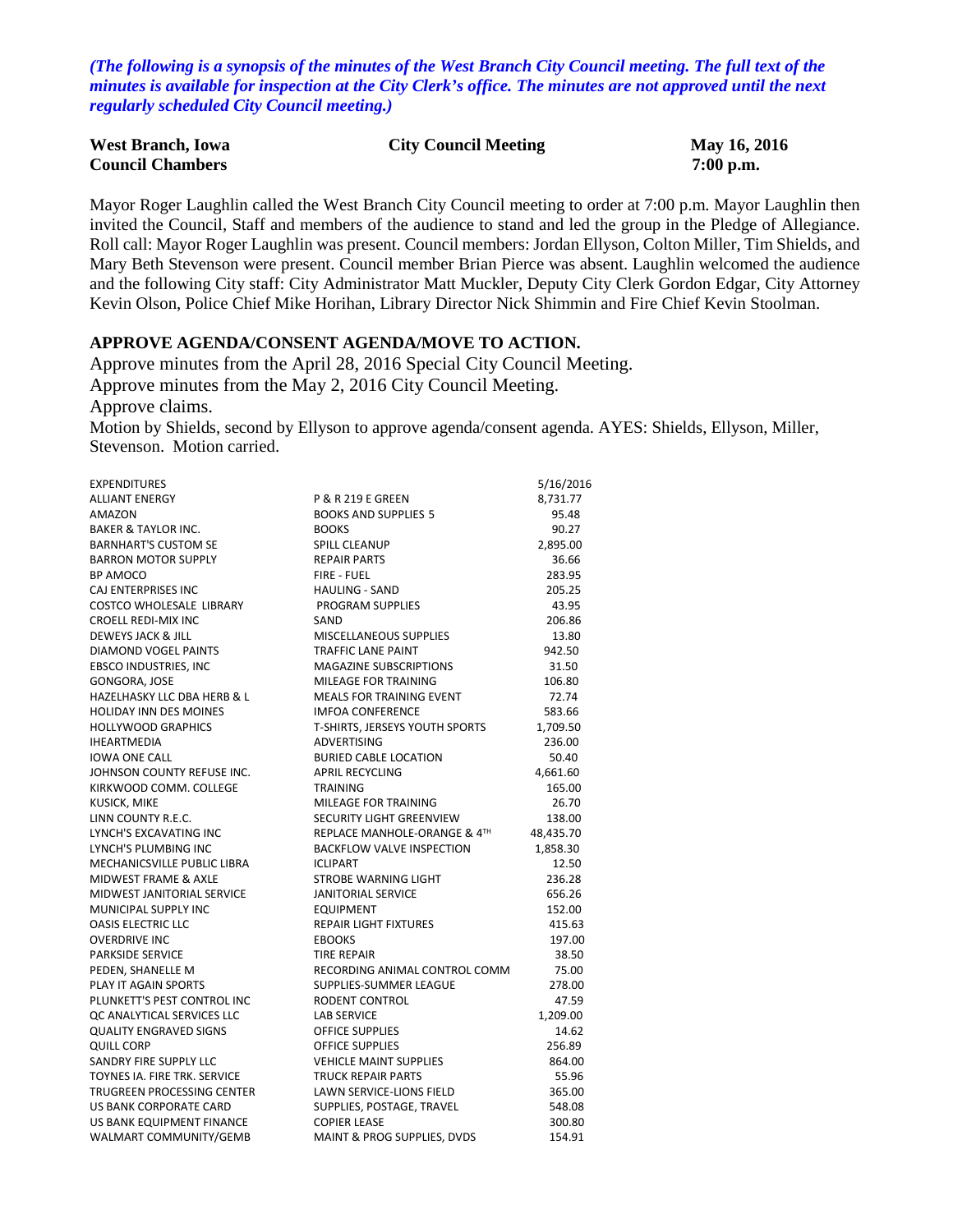| WELLMARK, INC.                  | ADM-ANNUAL FLEX & CLAIMS FEE   | 530.80     |
|---------------------------------|--------------------------------|------------|
| <b>WEST BRANCH FIREFIGHTERS</b> | AEMT PRACTICE EXAM             | 175.00     |
| <b>WEST BRANCH TIMES</b>        | ADVERTISING & LEGAL NOTICES    | 1,498.82   |
| TOTAL                           |                                | 80,204.03  |
| <b>PAYROLL 5-06-16</b>          |                                | 37,120.78  |
| PAID BETWEEN MEETINGS           |                                |            |
| <b>CEDAR COUNTY COOPERATIVE</b> | <b>HERBICIDE</b>               | 939.55     |
| HORIHAN, MIKE                   | <b>SHIPPING</b>                | 55.57      |
| TISINGER, MATT                  | MEDICAL REIMBURSEMENT, MILEAGE | 3,633.60   |
| <b>UPS</b>                      | <b>SHIPPING</b>                | 53.25      |
| <b>WEX BANK</b>                 | <b>VEHICLE FUEL</b>            | 1,139.60   |
| <b>TOTAL</b>                    |                                | 5,821.57   |
| <b>GRAND TOTAL EXPENDITURES</b> |                                | 123,146.38 |
| <b>FUND TOTALS</b>              |                                |            |
| 001 GENERAL FUND                |                                | 40,605.11  |
| 022 CIVIC CENTER                |                                | 227.68     |
| 031 LIBRARY                     |                                | 6,622.99   |
| 110 ROAD USE TAX                |                                | 5,028.41   |
| 112 TRUST AND AGENCY            |                                | 4,463.67   |
| 600 WATER FUND                  |                                | 21,084.32  |
| 610 SEWER FUND                  |                                | 45,114.20  |
| <b>GRAND TOTAL</b>              |                                | 123,146.38 |

## **COMMUNICATIONS/OPEN FORUM**

National Park Superintendent, Pete Swisher, briefed the Council on the Village Green Concert Series. It will kick-off on May 24<sup>th</sup> with the West Branch High School Jazz Band and continue every Thursday through July 28th. He also said there will be someone from his staff or the city staff conducting activities to entertain younger children each concert evening this summer. Also, on behalf of Jonny Stax, Superintendent Swisher invited elected officials and community members to a West Branch Promotions Strategy Session from 7:00 to 9:00 p.m. at Heritage Merchants on May  $19<sup>th</sup>$ .

Nick Shimmin, Library/Information Technology Director for West Branch asked for input from the Council to help him with his selection of new microphones for the Council Chambers.

Police Chief Mike Horihan briefed the council on the status of the police force and spoke about seeking funding for three Automatic External Defibrillators. He had received \$2,000 from the Cedar County Foundation and will be receiving \$2,200 from the Lions Club.

Jerry Sexton spoke about his recent acquisition of the golf course and thanked the community members for their assistance in readying the course for play.

## **PUBLIC HEARING/NON-CONSENT AGENDA**

Approve street closure of the 100 block of S. Downey from 8:00 a.m. until 5:00 p.m. on Saturday June 4, 2016 for Summer Festival sponsored by Main Street West Branch./Move to action.

Erin Morrison-Vincent, owner of Little Lights Events and Nature's Grace Photography, briefed the Council on the upcoming Simply Summer Festival. In its inaugural year, the theme of the event will be "Summer Camp" and take place on June  $3<sup>rd</sup>$  and  $4<sup>th</sup>$  in West Branch.

Motion by Shields, second by Stevenson to approve street closure. AYES: Shields, Stevenson, Miller, Ellyson. Motion carried.

## Public Hearing on proposed action to institute proceedings to enter into a loan agreement and to borrow money thereunder in a principal amount not to exceed \$400,000.

Entered Public Hearing at 7:25 p.m. Attorney Kevin Olson explained that two hearings must be held because the \$400,000 borrowing is for General Corporate Purposes and is taxable on individual Federal tax returns. The \$500,000 is for Essential Corporate Purposes and is double tax exempt. Exited Public Hearing at 7:27 p.m.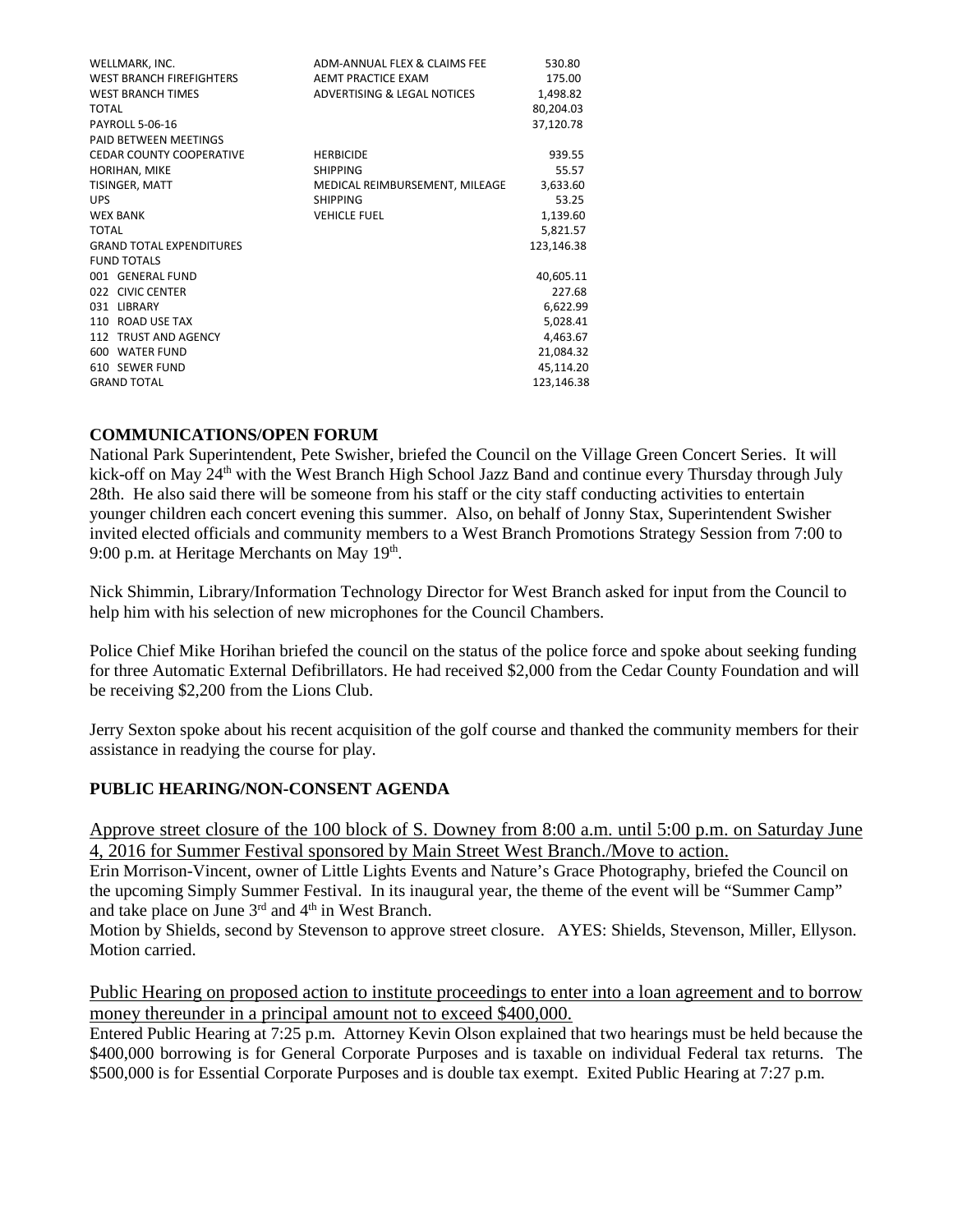Public Hearing on proposed action to institute proceedings to enter into a loan agreement and to borrow money thereunder in a principal amount not to exceed \$500,000.

Entered Public Hearing at 7:27 p.m. No one asked to speak at the hearing. Exited Public Hearing at 7:28 p.m.

Resolution 1463, taking additional action on proposal to enter into Loan Agreements and combining Loan Agreements./Move to action.

Motion by Stevenson, second by Ellyson to approve Resolution 1463. AYES: Stevenson, Ellyson, Miller, Shields. Motion carried.

Resolution 1464, approving a five-year Agreement for Maintenance and Repair of Primary Roads in Municipalities between the City of West Branch and the Iowa Department of Transportation./Move to action.

Motion by Stevenson, second by Miller to approve Resolution 1464. AYES: Stevenson, Miller, Ellyson, Shields. Motion carried.

Resolution 1465, awarding the construction contract for the Main Street Intersections and Sidewalk Improvements Project./Move to action.

City Engineer Dave Schechinger spoke on the two bids received for the project and recommended accepting All American Concrete's bid for Scope 1.

Motion by Shields, second by Stevenson to approve Resolution 1465. AYES: Shields, Stevenson, Miller Ellyson, Motion carried.

Resolution 1466, hiring two youth counselors as temporary Parks and Recreation employees for the City of West Branch, Iowa and setting the salary for the positions for the fiscal year 2015-2016./Move to action.

Motion by Ellyson, second by Miller to approve Resolution 1466. AYES: Ellyson, Miller, Stevenson, Shields. Motion carried.

Resolution 1467, approving the purchase of a camera security system for the West Branch City Offices./Move to action.

Nick Shimmin, Library/Information Technology Director spoke briefly about the camera locations and what they would cover.

Motion by Shields, second by Stevenson, to approve Resolution 1467. AYES: Shields, Stevenson, Ellyson, Miller. Motion carried.

Discussion of Ordinance 740, amending Chapter 165 "Zoning Regulations."

City Administrator Muckler explained the purpose of the amendment is to allow directional signage for open houses to be installed on city right-of-way property forty-eight hours ahead of the event, which then must be removed immediately after the event. There was a consensus to send the amendment to P and Z for their recommendation.

Resolution 1469, ordering notice of public hearing on proposed plans and specifications, proposed form of contract and estimate of cost for construction of the Main Street Sidewalk Improvements – Phase 3 Project for the City of West Branch, Iowa, and the taking of bids therefor./Move to action. City Administrator Muckler explained that the city would like to utilize the Revolving Loan Fund to finance the project as has been done with previous sidewalk projects and the city would like to complete the project before the annual Hoover's Hometown Days Celebration in August. City Engineer Schechinger described some of the issues such as curb heights and steps in front of buildings that will have to settled before the project can be bid. Motion by Miller, second by Shields to approve Resolution 1469. AYES: Miller, Shields, Stevenson, Ellyson, Motion carried.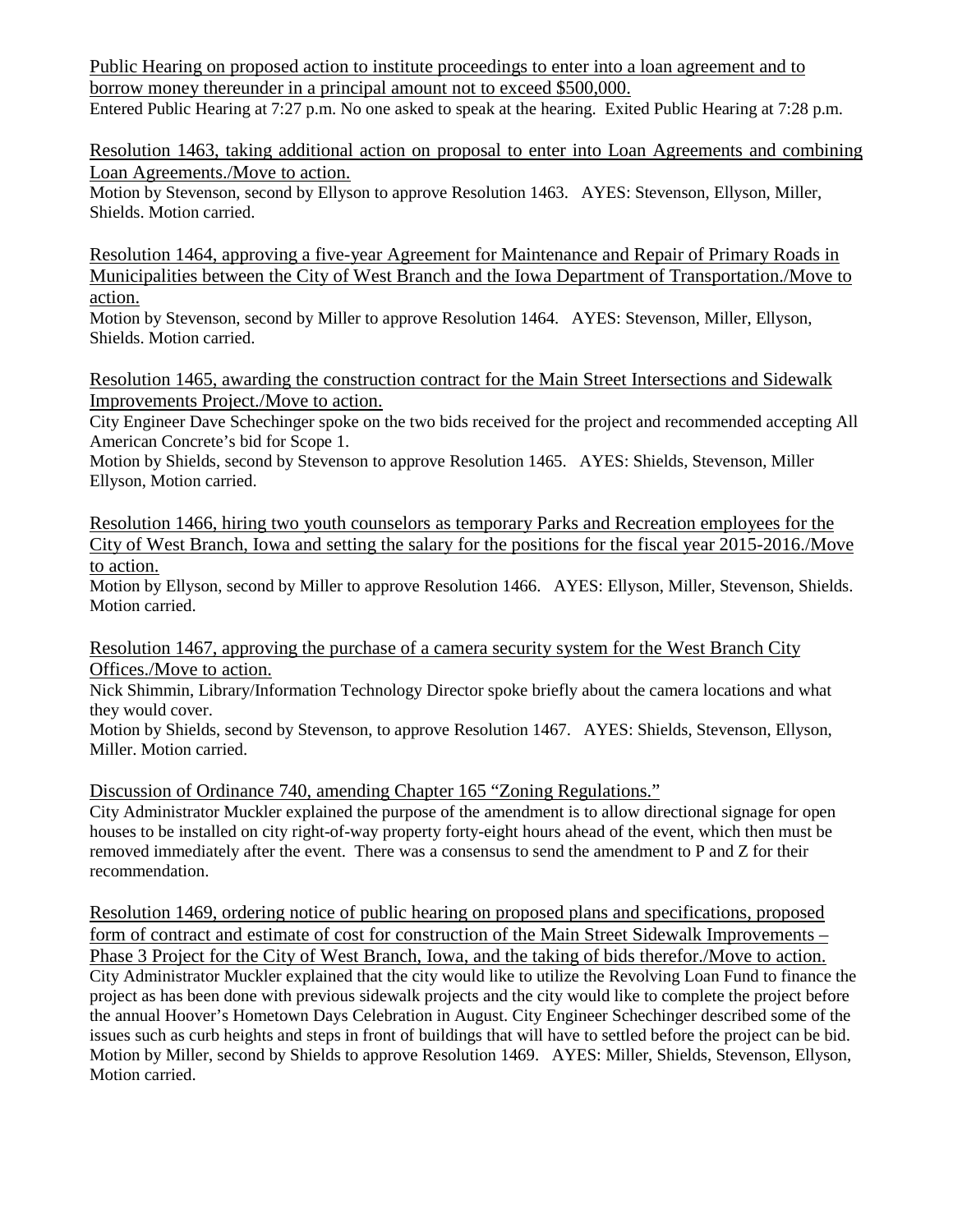Discussion of Meadows Subdivision – Part 2 variance request, subdivider's agreement and preliminary plat.

Brad Larson, representing KLM Investments, presented the latest version of the subdivision plan which included new plans for storm water drainage. Dave Schechinger, City Engineer, spoke about storm water drainage issues, City Administrator Muckler spoke about water drainage issues and the timing of sidewalk installation.

Third Reading of Ordinance 738, re-zoning an approximate 2.34 acre parcel of real property located north of West Main Street from Residence R-1 Single Family District to Residence R-2 Two Family District./Move to action.

#### **ORDINANCE NO. 738**

#### **AN ORDINANCE RE-ZONING AN APPROXIMATE 2.34 ACRE PARCEL OF REAL PROPERTY LOCATED NORTH OF WEST MAIN STREET FROM RESIDENCE R-1 SINGLE FAMILY DISTRICT TO RESIDENCE R-2 TWO FAMILY DISTRICT.**

WHEREAS, KLM Investments, Inc. has petitioned the City of West Branch for a zoning district amendment for an approximate 2.34-acre parcel located in the Meadows Subdivision, said parcel being legally described as Commencing at the Northeast Corner of Auditor Parcel "G", in accordance with the Plat thereof recorded in Plat Book I, at Page 103 of the Records of the Cedar County Recorder's Office; Thence S86°46'30"W, along the North Line of said Auditor Parcel "G", 491.76 feet; Thence S03°13'30"E, 346.74 feet, to the POINT OF BEGINNING; Thence S19°24'18"E, 144.18 feet; thence Southwesterly, 163.12 feet, along a 980.00 foot radius curve, concave Southeasterly, whose 162.93 foot chord bears S65°49'36"W; Thence S61°03'30"W, 1.70 feet; Thence Northwesterly, 39.27 feet, along a 25.00 foot radius curve, concave Northeasterly, whose 35.36 foot chord bears N73°56'30"W; thence S61°03'30"W, 60.00 feet; thence S28°56'30"E, 17.22 feet; Thence S61°03'30"W, 197.17 feet; thence N32°15'55"W, 241.50 feet; thence N61°03'30"E, 271.17 feet; Thence S28°56'30"E, 23.66 feet; Thence N61°03'30"E, 68.43 feet; Thence S88°48'26"E, 80.24 feet; Thence S15°39'23"E, 32.45 feet; Thence N77°42'45"E, 86.21 feet, to the POINT OF BEGINNING. Said Rezoning Tract #2 contains 2.34 Acres (101,904 square feet), and is subject to easements and restrictions of record.; and

WHEREAS, KLM Investments, Inc. has requested that the Parcel be rezoned to be located in a Residence R-2 Two Family District, in place of a Residence R-1 Single Family District; and

WHEREAS, the West Branch Planning and Zoning Commission has considered and voted on a recommendation to the City Council on the disposition of said rezoning request; and

WHEREAS, a public hearing has been held on said request pursuant to published notice thereof.

NOW, THEREFORE, BE IT ORDAINED by the Council of the City of West Branch, Iowa :

Section 1. That the zoning map for the City of West Branch is hereby amended to show the Parcel being located in a Residence R-2 Two Family District in place of a Residence R-1 Single Family District.

Section 2. This ordinance shall be in full force and effect from and after its publication as required by law.

Section 3. All ordinances or parts of ordinances in conflict with the provisions of this ordinance are hereby repealed.

Section 4. If any section, provision or part of this ordinance shall be adjudged to be invalid or unconstitutional, such adjudication shall not affect the validity of this ordinance as a whole or any part, section, or provision thereof not adjudged invalid or unconstitutional.

Passed and approved this 16th day of May, 2016.

| Read First Time:  | April 18, 2016 |
|-------------------|----------------|
| Read Second Time: | May 2, 2016    |
| Read Third Time:  | May 16, 2016   |

Roger Laughlin, Mayor

\_\_\_\_\_\_\_\_\_\_\_\_\_\_\_\_\_\_\_\_\_\_\_\_\_\_\_\_\_\_\_\_\_\_\_\_

ATTEST:

Matt Muckler, City Administrator/Clerk

Motion by Ellyson, second by Stevenson, to approve third reading of Ordinance 738. AYES: Stevenson, Ellyson, Miller, Shields. Motion carried.